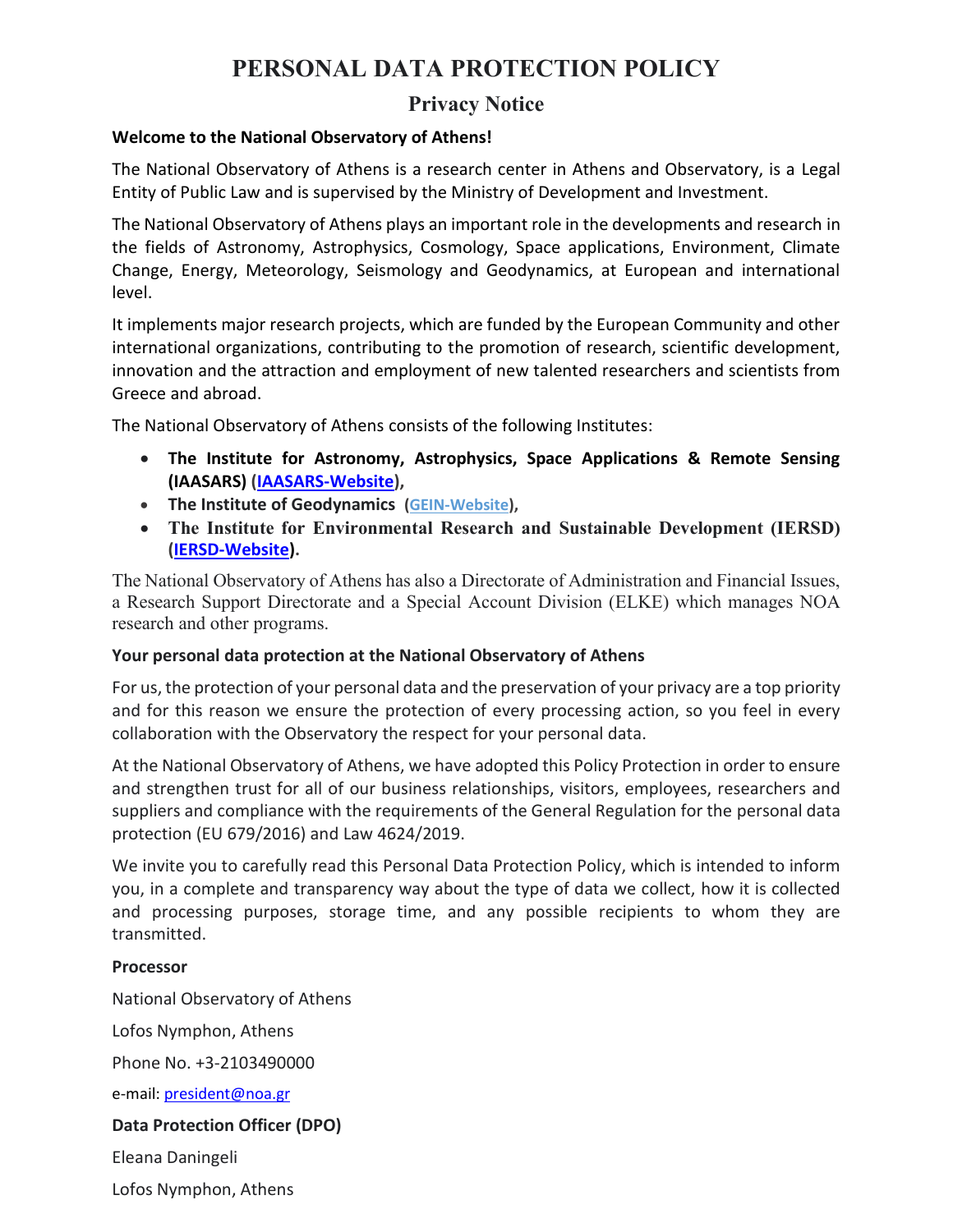#### Phone No. +3-2103490026

e-mail: [dpo.office@noa.gr](mailto:dpo.office@noa.gr)

#### **What personal data do we collect**

For the operation of the National Observatory of Athens and the Institutes, the preparation of its research projects and the conduct of its activities, we process the following personal data:

**When we hire an employee:** we collect, register and store the full name, father's name, mother's name, Identification Number, VAT number, Tax Identification Number, Tax Office, AMIKA, AMKA, address, phone number, email, ethnic origin, bank account number, educational level, years of work experience, family status, number of children's, additional certificates knowledge and a detailed cv.

We collect and record the data, which are required by the local legislation, whether it is for hiring through AΣEP, or for an employment contract through ELKE.

**For the employees:** we collect, register and store any sickness leaves, any family status changes that effects on your payroll, certificates KEPA, training certificates and the bank account for the Payroll.

**For the researchers:** we collect, record and store the full name, father's name, Identification Number, VAT number, Tax Identification Number, Tax Office, AMIKA, AMKA, address, phone number, email, ethnic origin, bank account number, grade, research work, family status, number of children's, additional certificates knowledge and a detailed cv.

**For our suppliers:** we collect, register and store the full name, VAT number, Tax Office, address, telephone number, email address and bank account number.

**For the visitors of our website:** we collect, register and store your IP address, details about the login time and your browser name. When you send us a message through the contact form on our website we process your full name, email and contact phone number.

**For those who wants to know our news:** we collect and store your e-mail. Especially for Kosmos magazine, we save the preference you have declare and you can unsubscribe at any time.

**For our visitors:** when we collect and store your full name and contact phone number, these are kept only until the end of your visit.

**For those who enters at National Observatory of Athens**: we use closed circuit television(CCTV), security cameras and logbooks for visitor entries/exits, to be able to protect the safety and security of facilities, materials and individuals. Through CCTV system operation we collect and store data that is kept only for 10 days and then are deleted. The CCTV system does not record audio or save biometric data.

We do not process personal data that reveals racial or ethnic origin, political views, religious or philosophical beliefs or membership in a trade union organization, genetic data, children's data, data concerning the sexual life of a person or sexual orientation, data concerning health.

Unique case of processing the above data and particularly data concerning ethnic origin and health is at the case of application the labor law, the Civil Service Code, social law insurance and social protection.

#### **Principles relating at the processing of your personal data**

Any processing of personal data by the National Observatory of Athens obeys the following principles, complies with the General Data Protection Regulation and the national legal framework for data protection. Therefore, your personal data: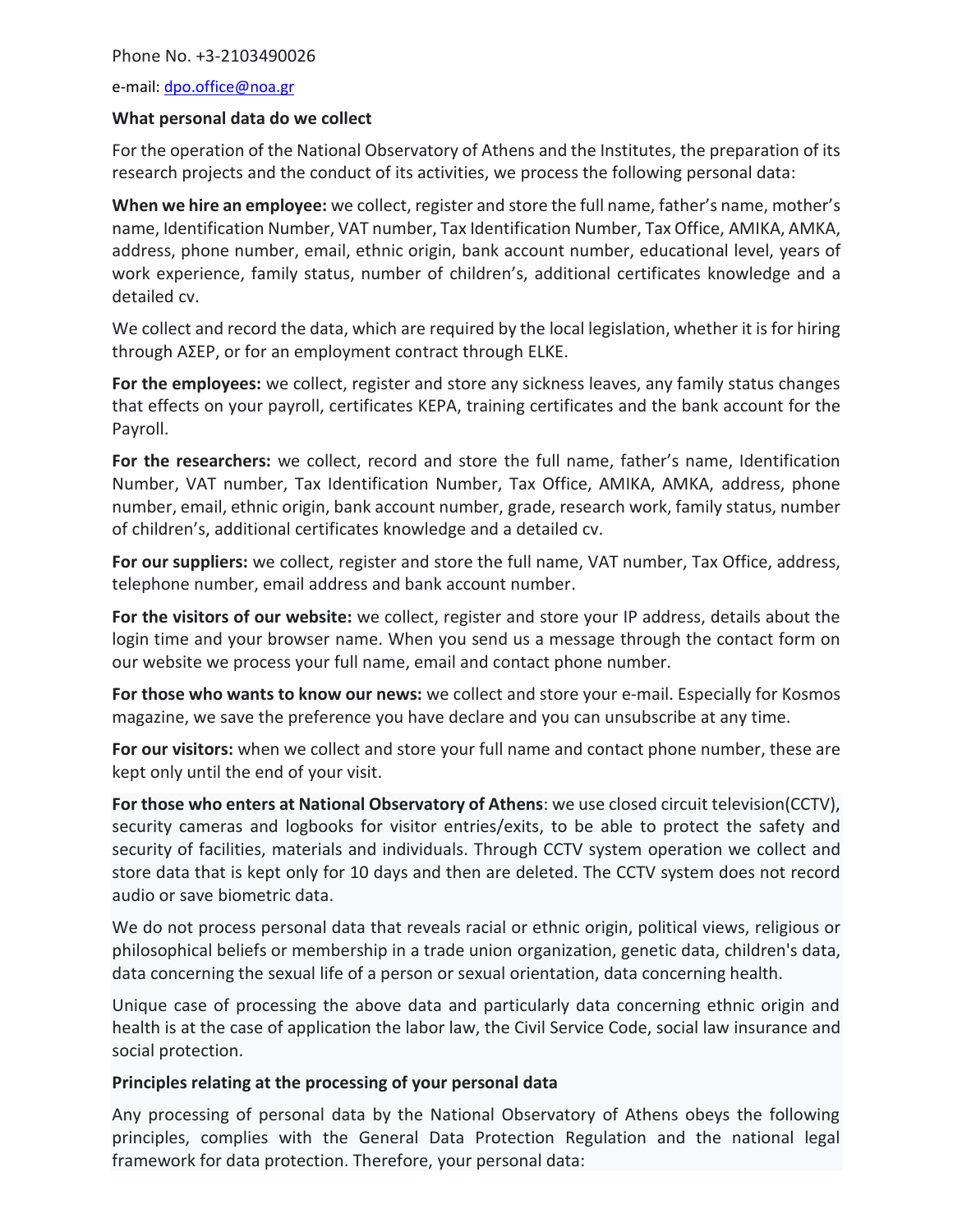- They are processed lawfully and fairly in a transparent manner **("lawfulness, fairness and transparency"),**
- They are collected for specified, explicit and legitimate purposes and not further processed in a manner that is incompatible with those purposes **("purpose limitation"),**
- They are adequate, relevant and limited to what is necessary in relation to the purposes for which they are being processed **('data minimization »),**
- They are accurate and, when necessary, kept up to date. We take every reasonable step to ensure that personal data that are inaccurate, having regard to the purposes for which they are processed, are erased or rectified without delay **("accuracy"),**
- They are kept in a form which permits identification of data subjects for no longer than is necessary for the purposes for which the personal data are processed by applying always the appropriate technical and organizational measures required by this Regulation in order to safeguard your rights and freedoms **("storage limitation"),**
- They are processed in a manner that ensures appropriate security of the personal data, including protection against unauthorized or unlawful processing and against accidental loss, destruction or damage, using appropriate technical or organizational measures **('integrity and confidentiality')**.

## **The purpose of processing your personal data**

**For our employees, researchers, visitors and suppliers**, we process personal data, (1) for transaction management, (2) for the execution of financial transactions, (3) for compliance with the legislation (tax, labor, insurance, etc.) to which we are subject, (4) for the service of our legal interests and (5) for public purposes interest, if required.

For any future processing for purposes other than the above, **we will only proceed with this if we have received a new and discreet consent from you.**

Please note, that at any time you have the right to revoke your consent by contacting the Data Protection Officer.

## **Your rights**

Every natural person whose data are being processed by the National Observatory of Athens can exercise the following rights:

- **the right of access,** to be informed which of your data we process, for what purpose and the recipients,
- **the right to rectification**, in order to correct any omissions or inaccuracies of your data,
- **the right to erasure ('right to be forgotten'),** so as to erase your personal data from our files, since the process of them are no longer necessary or the maintenance of your data is no longer needed for compliance with our legal obligations or for defending our legal claims in Courts,
- the right to restriction of processing, in case the accuracy of your personal data is contested by you**,**
- **the right to data portability,** to receive your personal data in a structured, commonly used and machine-readable format,
- **the right to object,** in case you don't desire your personal data being processed for direct marketing purposes,
- **the right to lodge a complaint to the Hellenic Data Protection Authority [\(www.dpa.gr\)](http://www.dpa.gr/).**

You can send your request at the Data Protection Officer (DPO) at the email [dpo.office@noa.gr](mailto:dpo.office@noa.gr) or deliver it to the NOA headquarters, Lofos Nymphon, Thissio, Athens.

In any case, we will fulfil the exercise of your rights, unless if we are unable to verify your identity and always by taking into consideration the protection of your personal data.